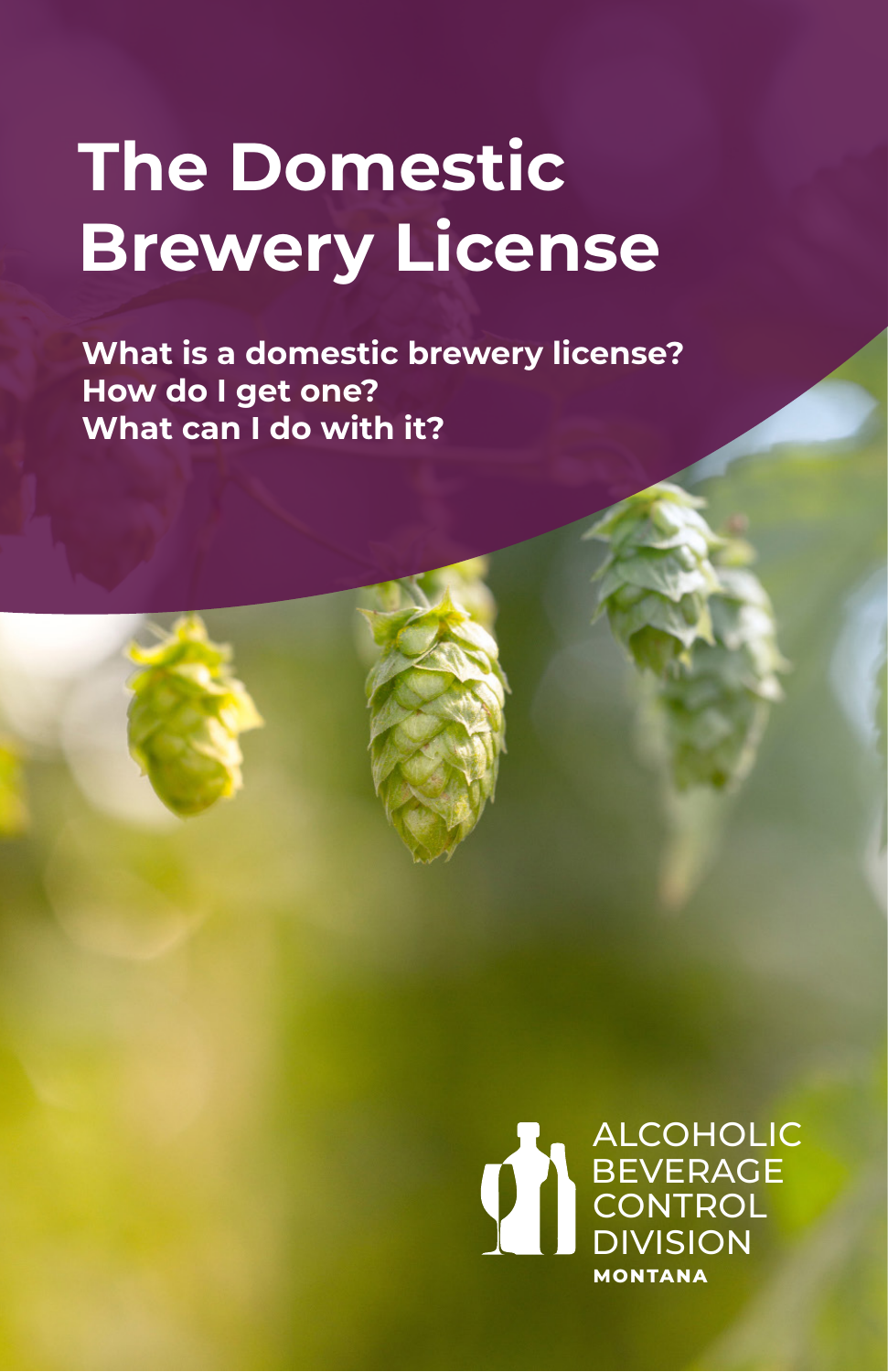## **What is a domestic brewery license?**

A domestic brewery license allows the licensee to brew, sell, and deliver its beer to any licensed wholesaler. In some cases, it allows the licensee to provide samples of beer it brews for consumption in their sample room, with or without charge, and to deliver beer to any licensed wholesaler, licensed retailers, and the public.

Montana recognizes three types of domestic breweries:



Breweries that produce less than 100 barrels annually



Small Brewery: Breweries that produce between 100 and 60,000 barrels annually



Breweries that produce more than 60,000 barrels annually

Any domestic brewery licensed in the state may own, lease, maintain, and operate a department approved storage depot in any city or town in Montana. Breweries may use the depots for receiving, handling, storing, selling, and distributing beer, but may not use the brewery storage depots for manufacturing. Additionally, consumption cannot occur at the storage depots.

### **Where do I start?**

A brewery license may be applied for directly from the ABCD (Alcoholic Beverage Control Division) and does not need to be purchased from an existing licensee unless you are buying the business and the beer inventory.

You may file your domestic brewery license application electronically through our TransAction Portal (TAP) at https://tap.dor.mt.gov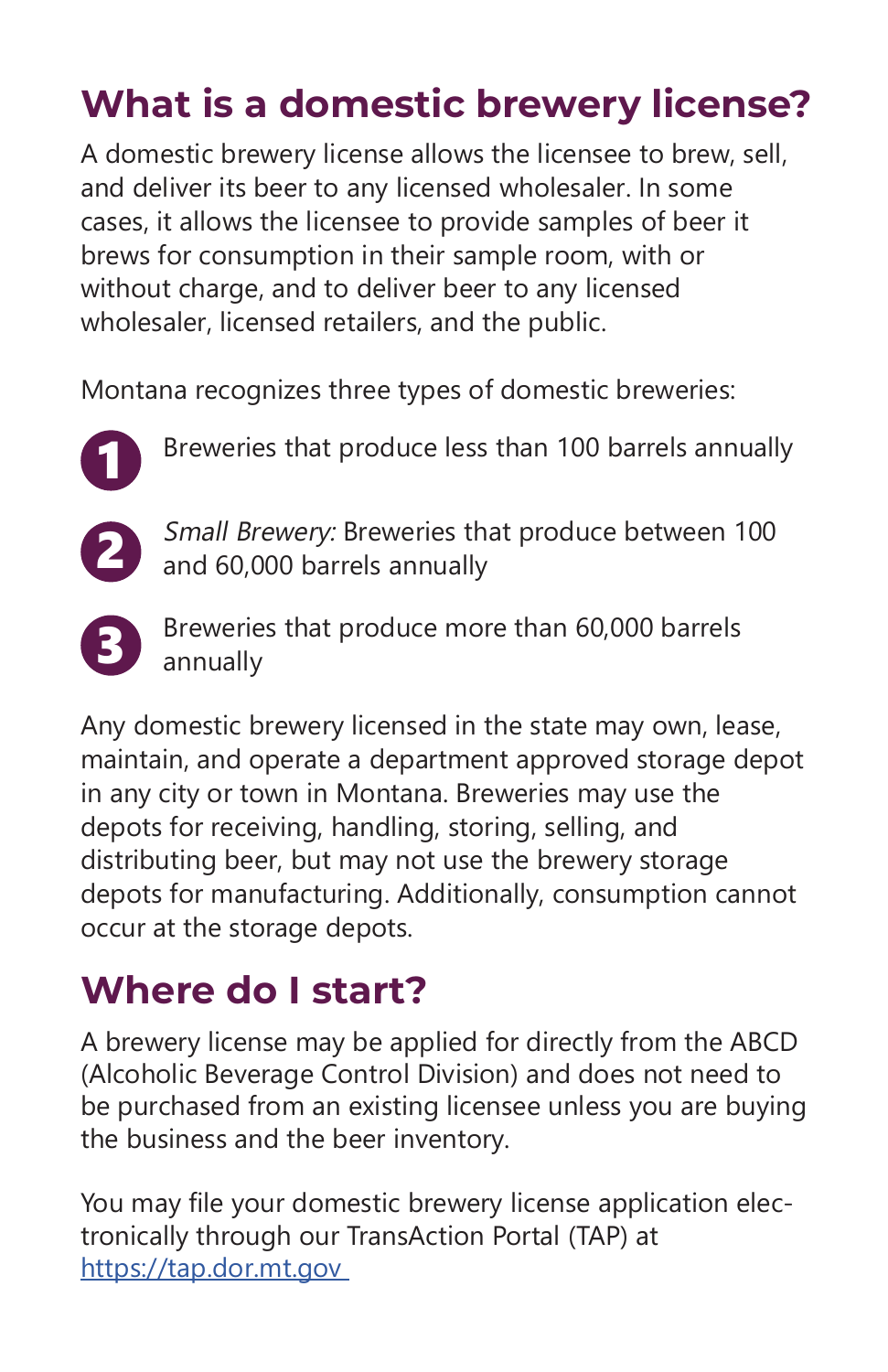### **What are the associated costs?**

- One-time domestic brewery license processing fee: \$200
- New domestic brewery license fee: \$500
- One-time domestic brewery storage depot license processing fee (per storage depot): \$100

Domestic brewery storage depot license (per storage depot): \$500

• Fingerprint card fee for each individual with 15 percent or more ownership interest in the business. Price is subject to change.

### **How do I get a domestic brewery license?**

When applying for a domestic brewery license, you must provide the following general information:

- A completed application for a domestic brewery license
- Alcohol and Tobacco Tax and Trade Bureau (TTB) Federal Brewers Notice to manufacture beer
- Certificate of label approvals (COLA) from the TTB for each brand of beer to be manufactured, if applicable. TTB label approvals will not delay the processing of your application. A Montana brewery that has an annual nationwide production of less than 10,000 barrels is exempt from the ABCD label approval process; however, ABCD label approval is required if the beer is more than 8.75 percent alcohol by volume (ABV) but not more than 14 percent ABV, even if it will only be sold in a sample room.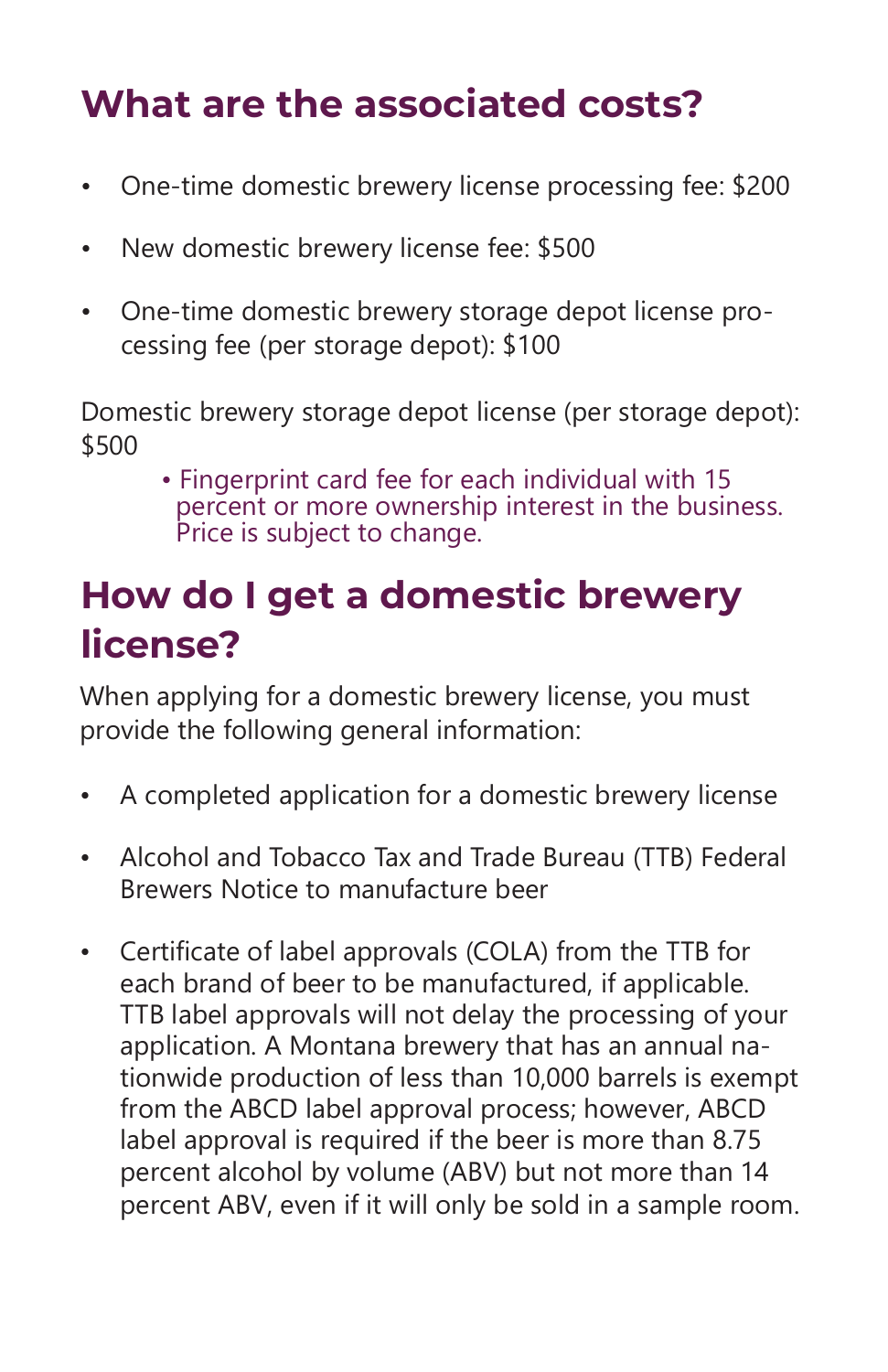Label approvals must be filed online after approval of your application. More information regarding TTB COLA may be found at www.TTB. gov. Note: Beer over 8.75 percent ABV may be considered liquor depending on how the beer is produced, and beer over 14 percent ABV is considered liquor in Montana and must follow the distilled spirits product and labeling approval process. Liquor may not be sold in the sample room and must go through the state liquor warehouse.

- a. A completed ABCD authorization to disclose tax in formation form for each individual with ownership over 15 percent and each entity for the purchaser of the license and the seller of the license, if applicable. The form can be found on our website at https://MTRevenue.gov.
- b. A letter-sized floorplan which includes:
	- Business name,
	- Physical address,
	- Storage area,
	- Manufacturing area,
	- External dimensions,
	- Entry ways, and
	- When applicable patio and deck areas, drivethrough windows, and sample room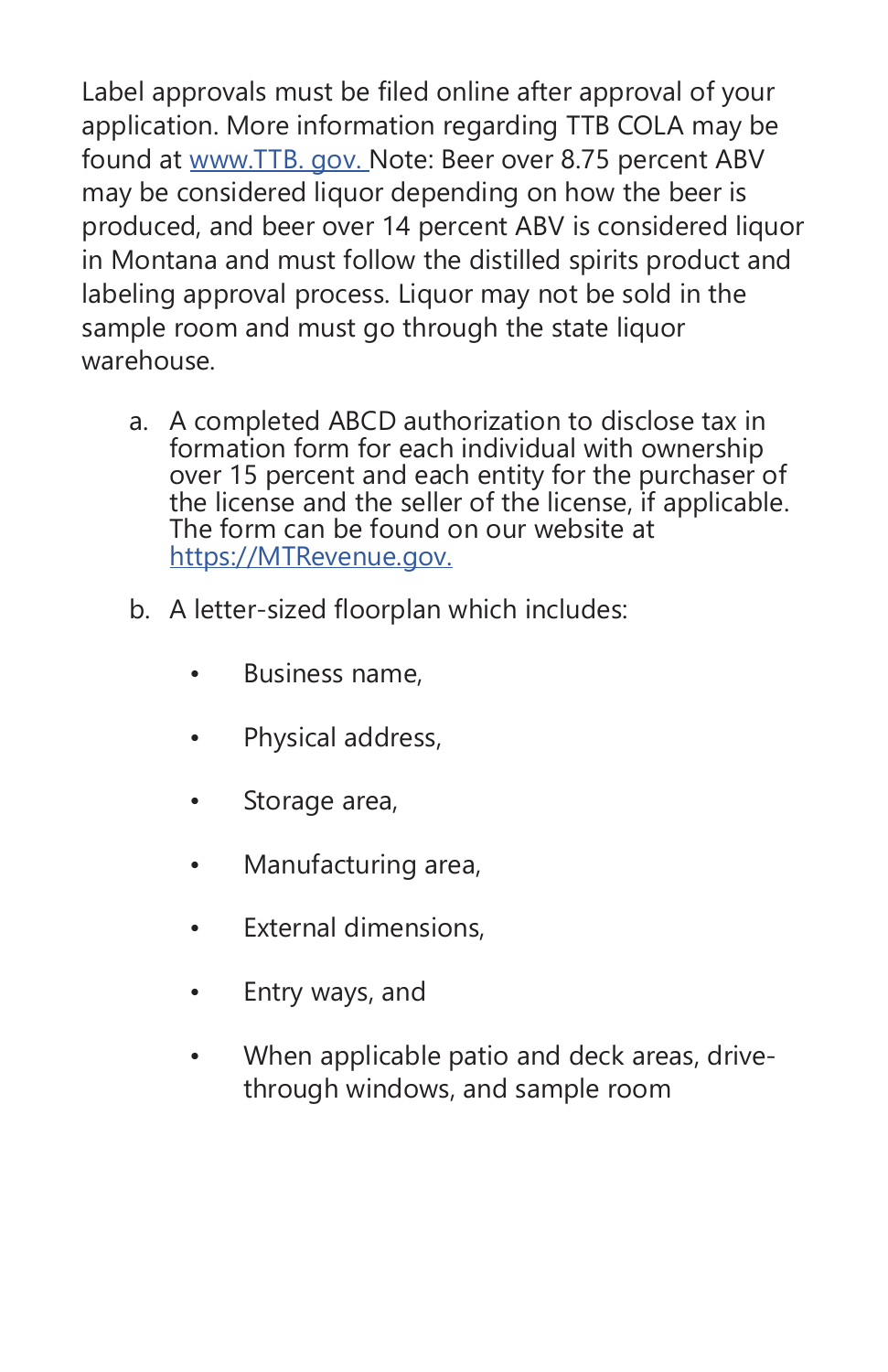**When applying for a domestic brewery license, you must provide the following financial information showing the "intent to purchase" the alcoholic beverage license, inventory, and/or building, if applicable:**

> (Note: you may not exchange funds for the alcohol beverage license beyond earnest money of 5 percent of the license price without prior ABCD approval.)

- 1. Copies of any loan agreements, contracts, notes, and all related security agreements, guarantees and trust indentures
- 2. You used funds other than from a loan, you must provide the last 6 months of bank statements from the bank account you are using to pay for the alcoholic beverage license, building, and/or start-up operating funds for the business.
- 3. Other sources of funding: you must file the Non-Institutional Loan (NIL) form with the application if any of the lenders or other sources of financing are not state or federally regulated financial institutions, including gifting statements. The form is available at MTRevenue.gov
	- a. Authorization for examination and release of information for each NIL.
	- b. Personal criminal history statement form for each NIL. The form is available at MTRevenue.gov.
	- c. Two fingerprint cards and fees for each NIL.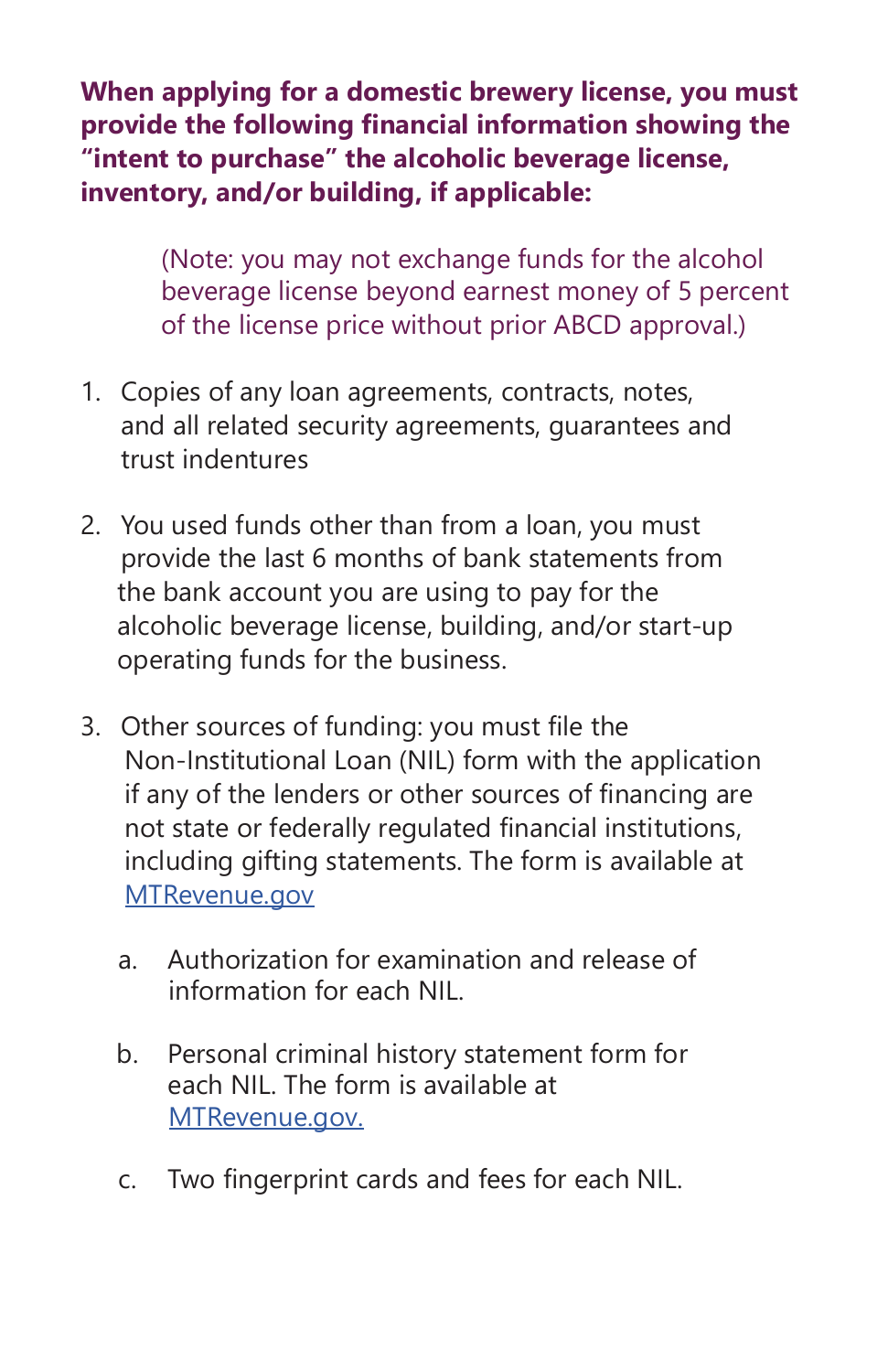- 4. Copies of lease, rent, purchase options, financing agreements, or other evidence showing possessory interest in the building.
- 5. Financial statements, such as a balance sheet, income statement or tax return for the business. If it is a new business, projected balance sheet and income statements are acceptable.
- 6. Copy of business's bank signature card.
- 7. Purchase or transfer documents for the alcoholic beverage license, such as a buy/sell agreement, contract for deed, warranty deed, and bill of sale, if applicable.

### **When applying for a domestic brewery license, you must provide the following ownership information (based on entity type applying), including:**

- 1. Copy of partnership agreement documentation.
- 2. Copy of Articles of Incorporation and amendments or addenda.
- 3. Copy of Bylaws and amendments or addenda.
- 4. Copy of Certificate of Fact (for LLCs and LLPs).
- 5. LLC organizational information.
- 6. Copy of stock certificates, corporate minutes and attachments.
- 7. Stock ledger or register.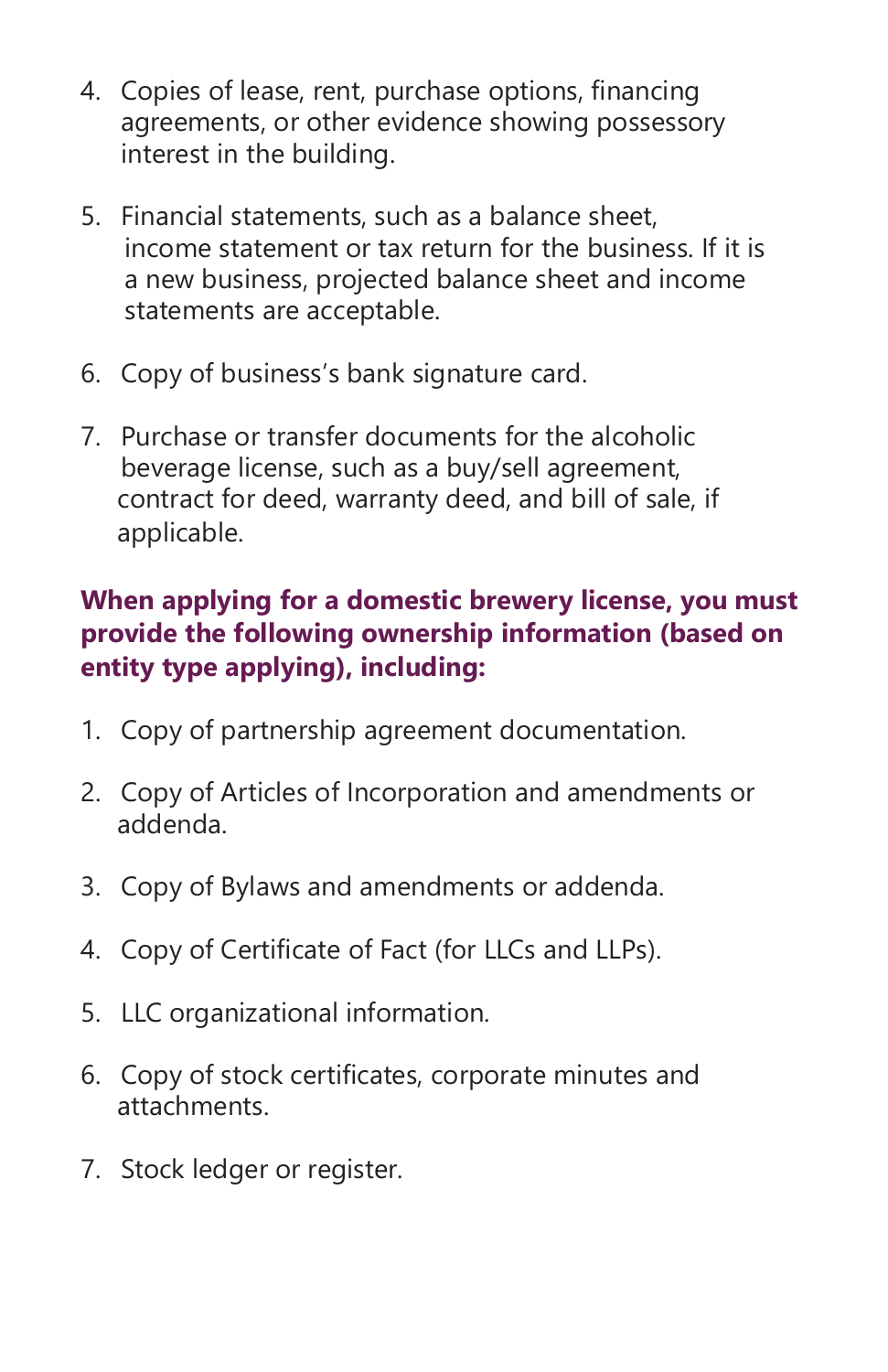#### **When applying for a domestic brewery license, you must provide the following ownership information (based on entity type applying), including:**

- 1. Copy of Certificate of Existence (for in-state corporations).
- 2. Copy of authority to conduct business in Montana (for out-of-state corporations).
- 3. Copy of documentation from the Secretary of State, verifying that the assumed business name (ABN) has been approved.
- 4. Copy of Federal Employer Identification Number (FEIN) verification from IRS.
- 5. Completed personal history statement form for each individual with 15 percent or more ownership interest in the business. This form is available at MTRevenue.gov.
- 6. Two fingerprint cards and fees for each individual with 15 percent or more ownership interest in the business.

#### **When applying for a domestic brewery license, you must provide the following management information, including:**

- 1. Location Manager Form(s). The form is available at MTRevenue.gov.
- 2. Personal criminal history statement for each location manager. The form is available at **MTRevenue.gov.**
- 3. Two fingerprint cards amd fees for each location manager.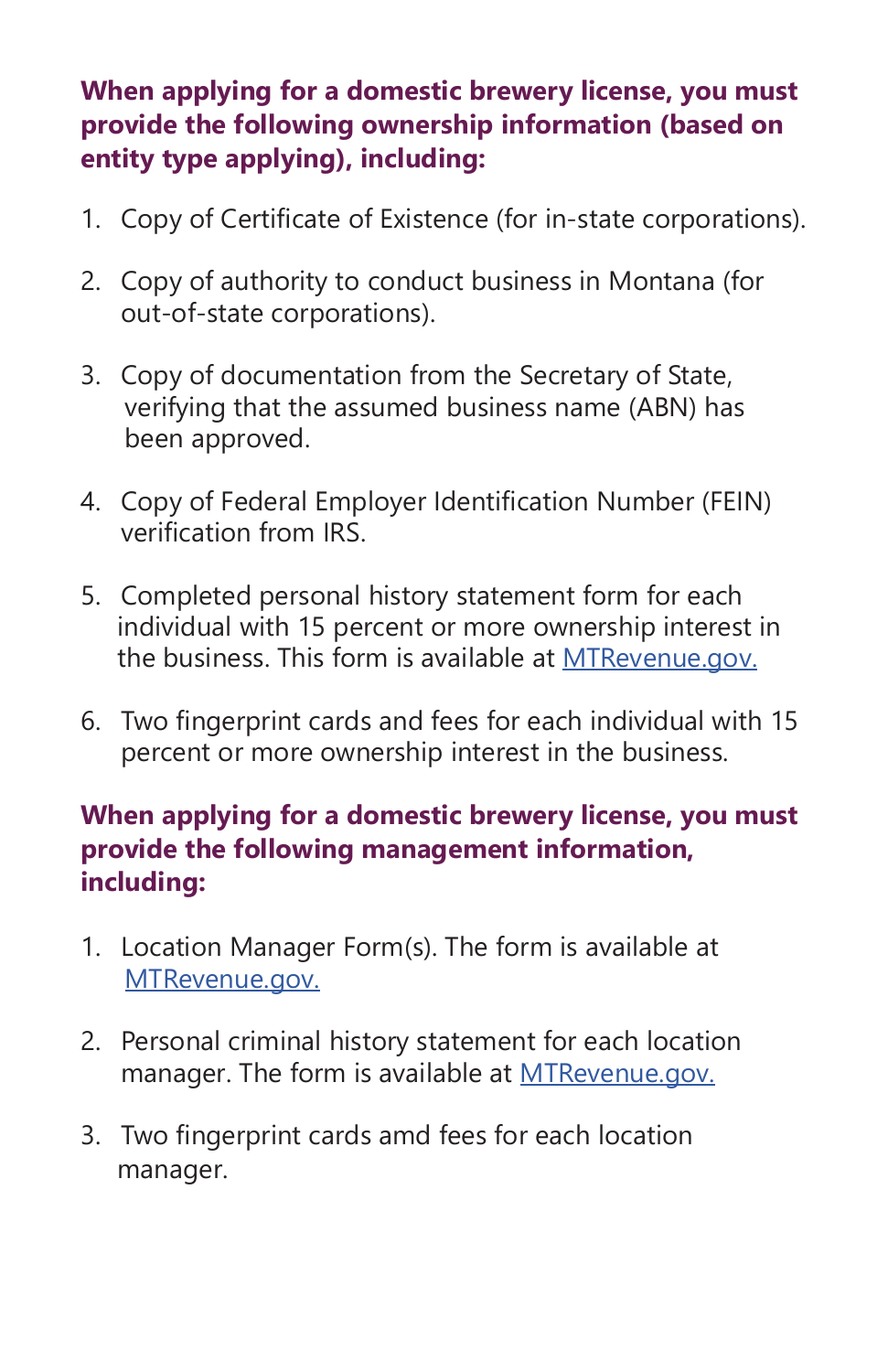### **Review of the steps in the application process:**

- 1. The application process takes on average 90 days and begins when DOR receives a complete application package and all supporting documents.
- 2. Application is reviewed by the DOR ABCD.
- 3. ABCD sends a letter to the applicant requesting any additional documents needed.
- 4. ABCD notifies local agencies with jurisdiction over the area (e.g., law enforcement, building department, fire department, health department, etc.) of the application in process. The local agencies have 14 days to advise the department if the applicant and the premises meet all laws and ordinances.
- 5. Prior to final approval of any new location, it is the responsibility of the applicant to contact local building, health, and fire code officials to schedule inspections. ABCD will not approve an application until:
	- a. Local officials have given notice that the licensed premises meet their requirements.
	- b. DOJ has conducted a background check of the applicant(s) and verified the location meets suitability requirements.
	- c. After the completion of the audit and investigation, ABCD conducts a final review of the application. If necessary, any additional documents will be requested.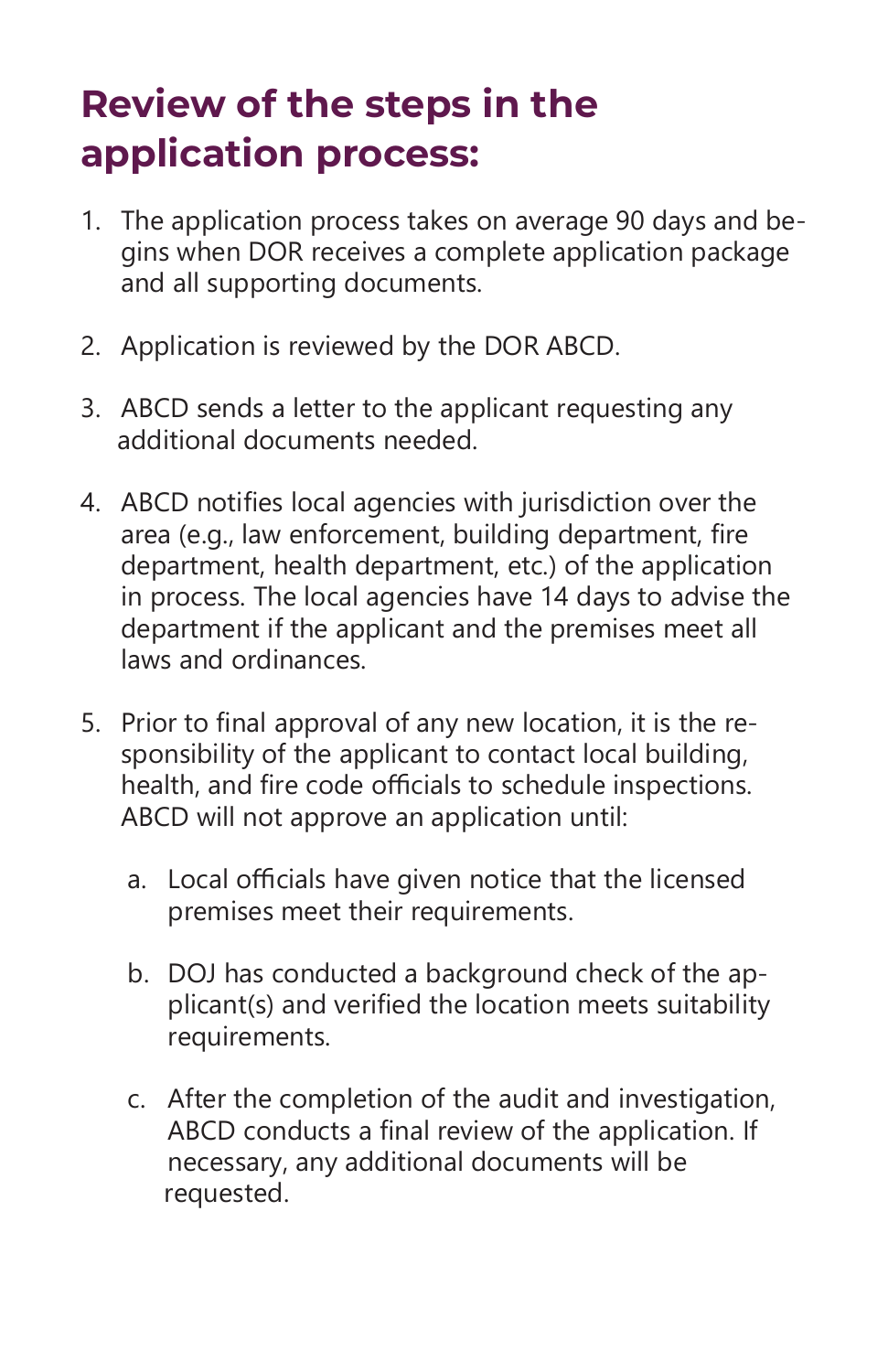### **Frequently Asked Questions**

### **What taxes does a domestic brewery pay?**

Breweries are required to electronically file, on or before the 15th of each month, a beer excise tax (BET) return for all sales to retailers and sales out of their sample room during the preceding month.

If a brewery sells directly to a wholesaler or distributor, the wholesaler or distributor pays the taxes after it sells the product to retailers. The tax rate is based upon the number of barrels produced in a fiscal year, July 1 through June 30.

| <b>Barrels Produced</b> | <b>Tax Rate Per Barrel</b> |
|-------------------------|----------------------------|
| $0 - 5,000$             | \$1.30                     |
| $5,001 - 10,000$        | \$2.30                     |
| More than 10,000        | ና4 30                      |

For the purposes of production reporting and calculating taxes owed, a brewer who has produced 10,000 barrels of beer or less in the preceding year will begin the next year at the \$1.30 per barrel tax rate. The month after the brewer exceeds a production increment, the per barrel tax rate will increase to the next production increment amount.

#### For example:

If the 5,001st barrel is produced on May 20, the tax rate will be \$1.30 for all of the month of May. The per barrel tax rate will increase to \$2.30 beginning with the month of June and will continue at that rate for the remainder of the year or until the month after the next production increment is exceeded.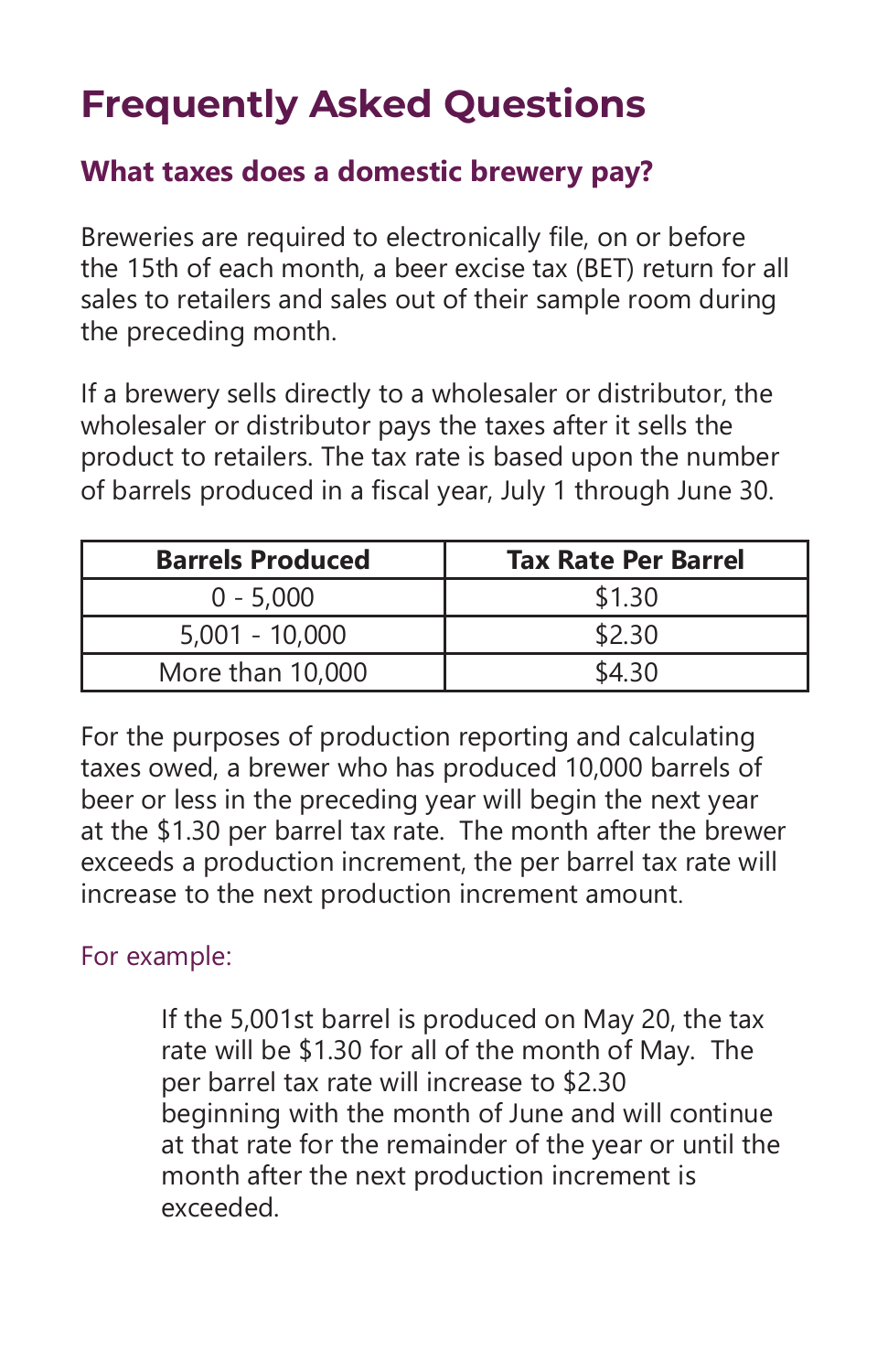A brewer who has produced 10,001 barrels of beer or more in the preceding year will begin the next year at the \$4.30 per barrel tax rate. This includes new brewers who produce more than 10,000 barrels in the first month of the year. All of the brewers production will be taxed at the \$4.30 per barrel tax rate for the year.

A brewer must notify both the department and its wholesalers, in writing, by the end of the month when a production increment is exceeded, resulting in the brewer moving to the next production increment.

You must file your return electronically at https://tap.dor.mt.gov.

If you need help filing any of these forms, call the ABCD Liquor Auditor at (406) 444-2909.

### **What are the rules for a domestic brewery license?**

All licensees, their agents, and employees must conduct the licensed premises in compliance with the following:

- a. All alcohol-related provisions of the laws of Montana and the United States.
- b. Any county or municipal ordinances where the licensed premises is located.
- c. Any tribal laws related to alcoholic beverages applicable within the areas of Indian Country.
- d. Any associated rules as found in the Administrative Rules of Montana.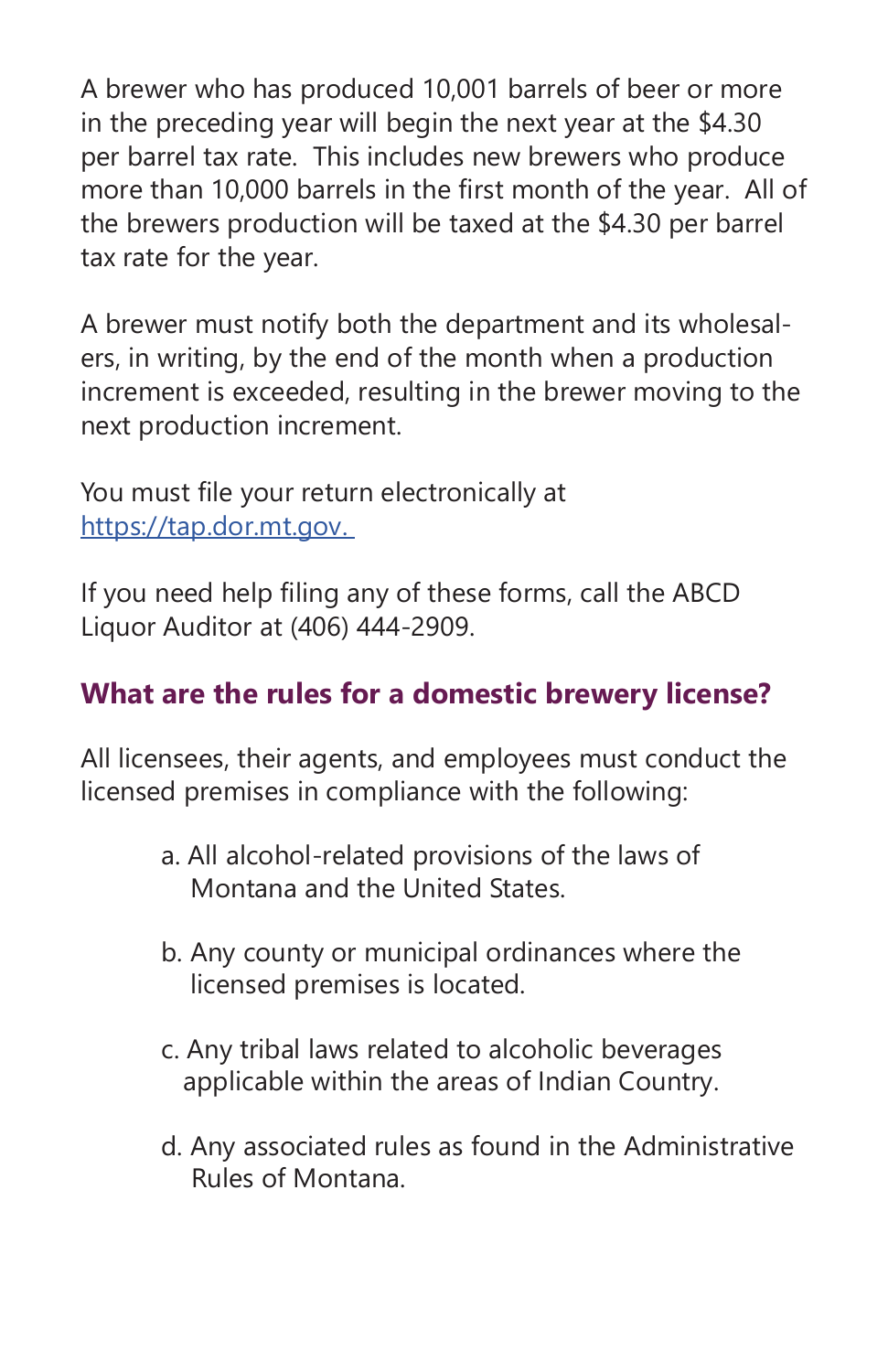### **What can I do with a domestic brewery license?**

Licensed breweries producing less than 100 barrels annually may:

- Provide free samples between 8 a.m. and 2 a.m. at the premises in an approved sample room.
- Sell prepared servings for off-premises consumption between 10 a.m. and 8 p.m. (prepared servings count towards sample room limits).
- Sell for off-premises consumption at the premises in an approved sample room, at an approved curbside area or a drive through window.
- Sell and deliver beer to wholesalers, licensed retailers and the public using their own trucks, equipment and employees.
- Not use a common carrier or a 3rd party delivery company to deliver to the public or retailers.

Licensed breweries producing between 101 and 60,000 barrels annually (the 60,000 barrel limit is calculated according to the state's fiscal year, July 1 through June 30) may:

- Provide samples, with or without charge (up to ounces per customer per day) for on-premises consumption between 10 a.m. and 8 p.m. in an approved sample room. Customers may stay on the premises and consume until 9 p.m.
- Sell prepared servings for off-premises consumption between 10 a.m. and 8 p.m. (prepared servings count towards sample room limits).
- Sell for off-premises consumption at the premises in an approved sample room, at an approved curbside area or a drive through window.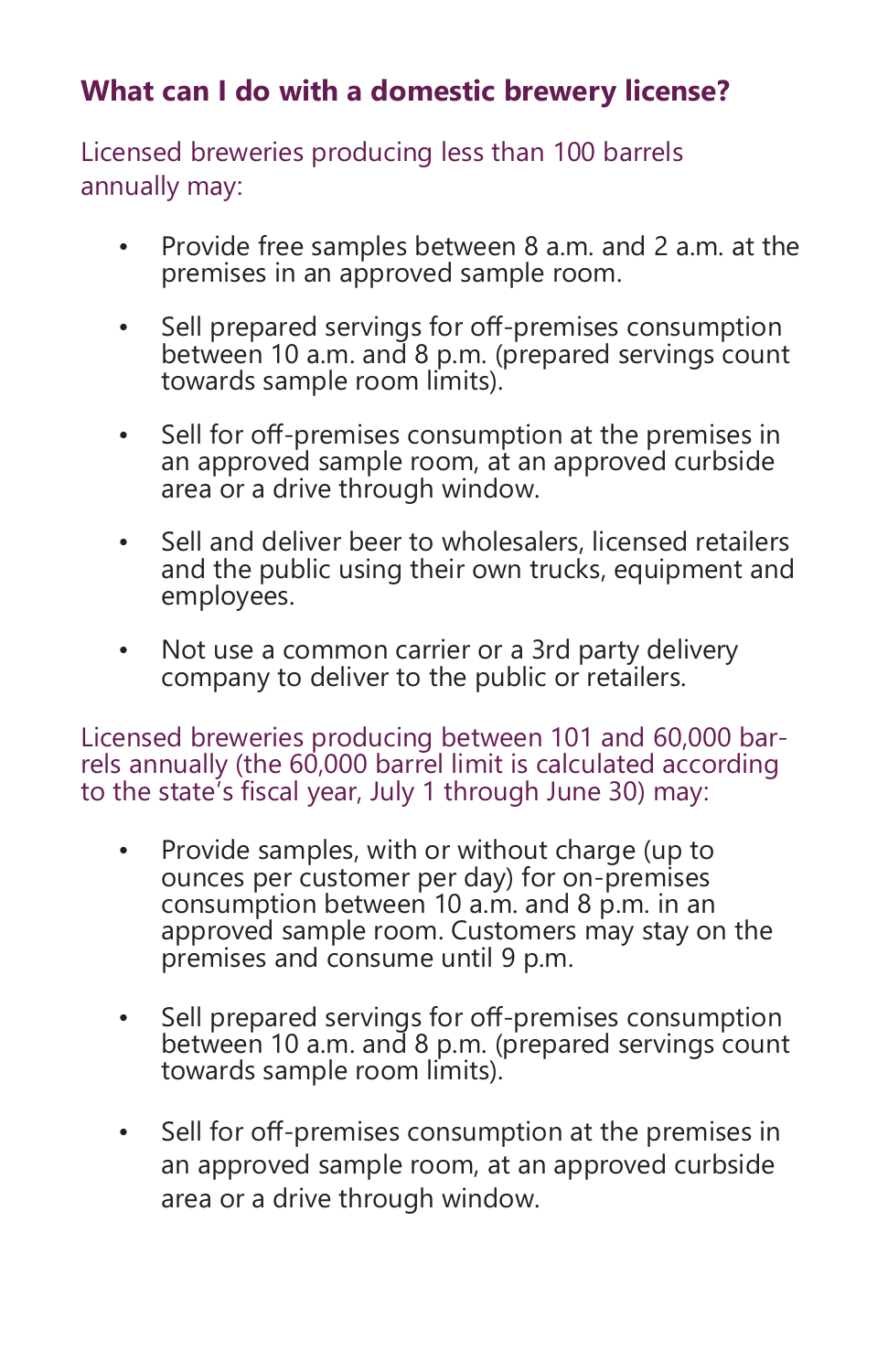- Sell and deliver beer to wholesalers and the public using their own trucks, equipment and employees.
- Not use a common carrier or a 3rd party delivery company to deliver to the public or retailers.

Licensed breweries producing more than 60,000 barrels or more annually may:

- Sell and deliver only to licensed beer wholesalers.
- Not allow for on-premises consumption.
- Not provide samples.
- Not sell for off-premises consumption from the brewery location.
- Not use a common carrier or a 3rd party delivery company to deliver to the public or retailers.

#### A domestic brewery licensee may not:

- Allow customers to bring their own alcoholic beverages onto the licensed premises.
- Sell or serve alcoholic beverages from vending machines.
- Possess a financial or ownership interest in a Montana retail license, agency liquor store, or a wholesale distributor license.
- Manage a wholesaler or distributor license.

### All licensed breweries who produce less than 60,000 barrels annually may:

• Provide product samples only in an approved sample room shown on the floor plan submitted to and ap-<br>proved by the department.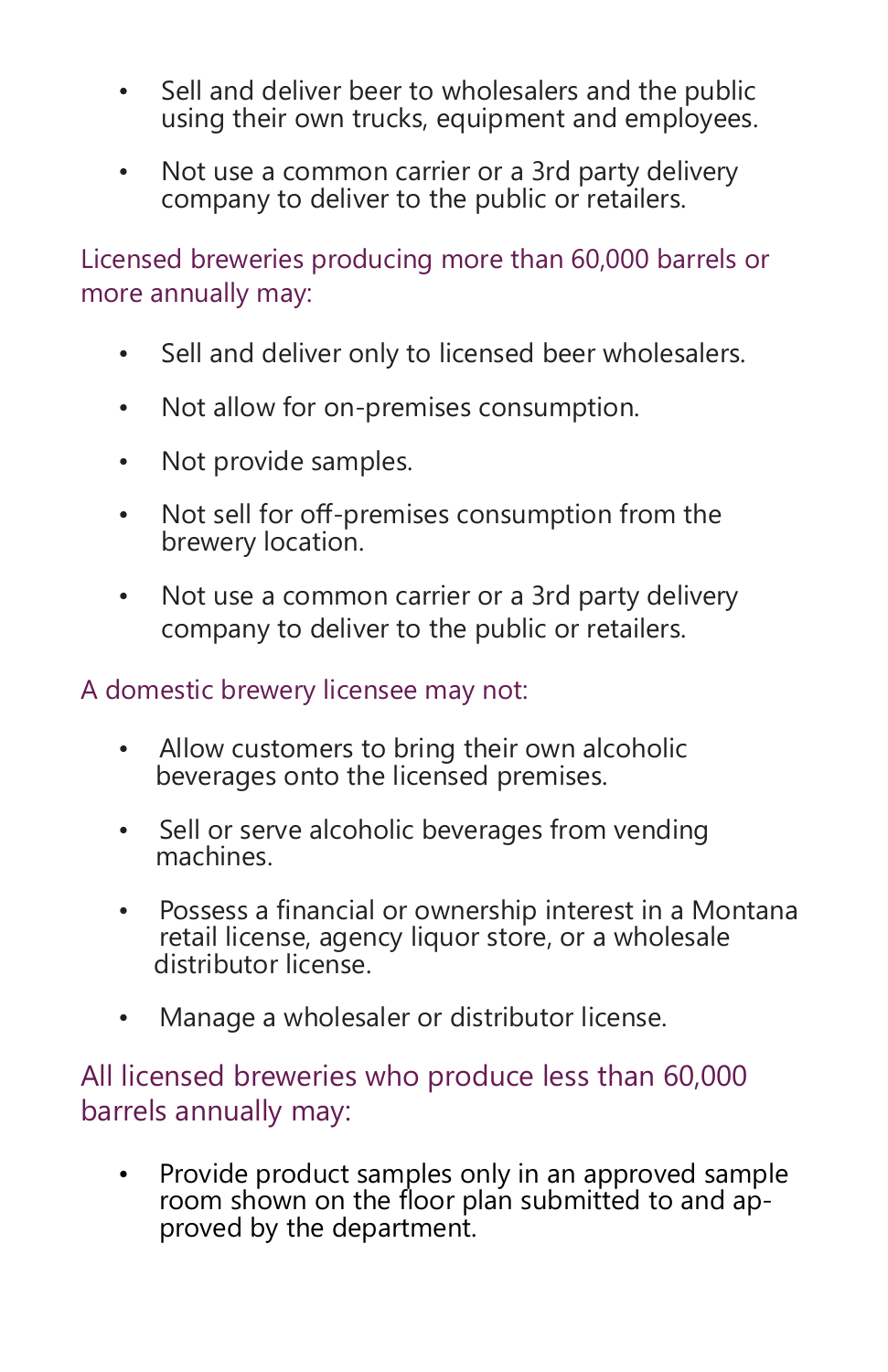- Provide no more than 2,000 barrels annually for on-premises consumption including all affiliated manufacturers in approved sample rooms.
- Have an approved patio or deck. The deck or patio must be immediately adjacent to the brewery sample room and only accessed from the approved sample room.
- Deliver directly to an event held under a catering endorsement or special permit. The licensee or permit holder may also pick up the product directly at the brewery by producing a copy of the license or special permit.

### A domestic brewery licensee must:

- Give law enforcement, DOJ, and DOR ABCD access to their licensed premises at all times.
- Ensure that all employees serving open-container alcoholic beverages are 18 years or older.
- Notify the department when there is a change in manager within 30 days of hire for the location.
- Notify the department regarding most changes to the existing license before the change occurs. Contact the ABCD Licensing Specialist for your county for more information.
- ensure that all employees who serve or sell alcoholic beverages and their immediate supervisors:
	- obtain state-approved training (responsible sales and service training [RASS]) within 60 days of hire
	- complete renewal training every three years

A list of approved training providers is available at: www.AlcoholServerTraining.mt.gov